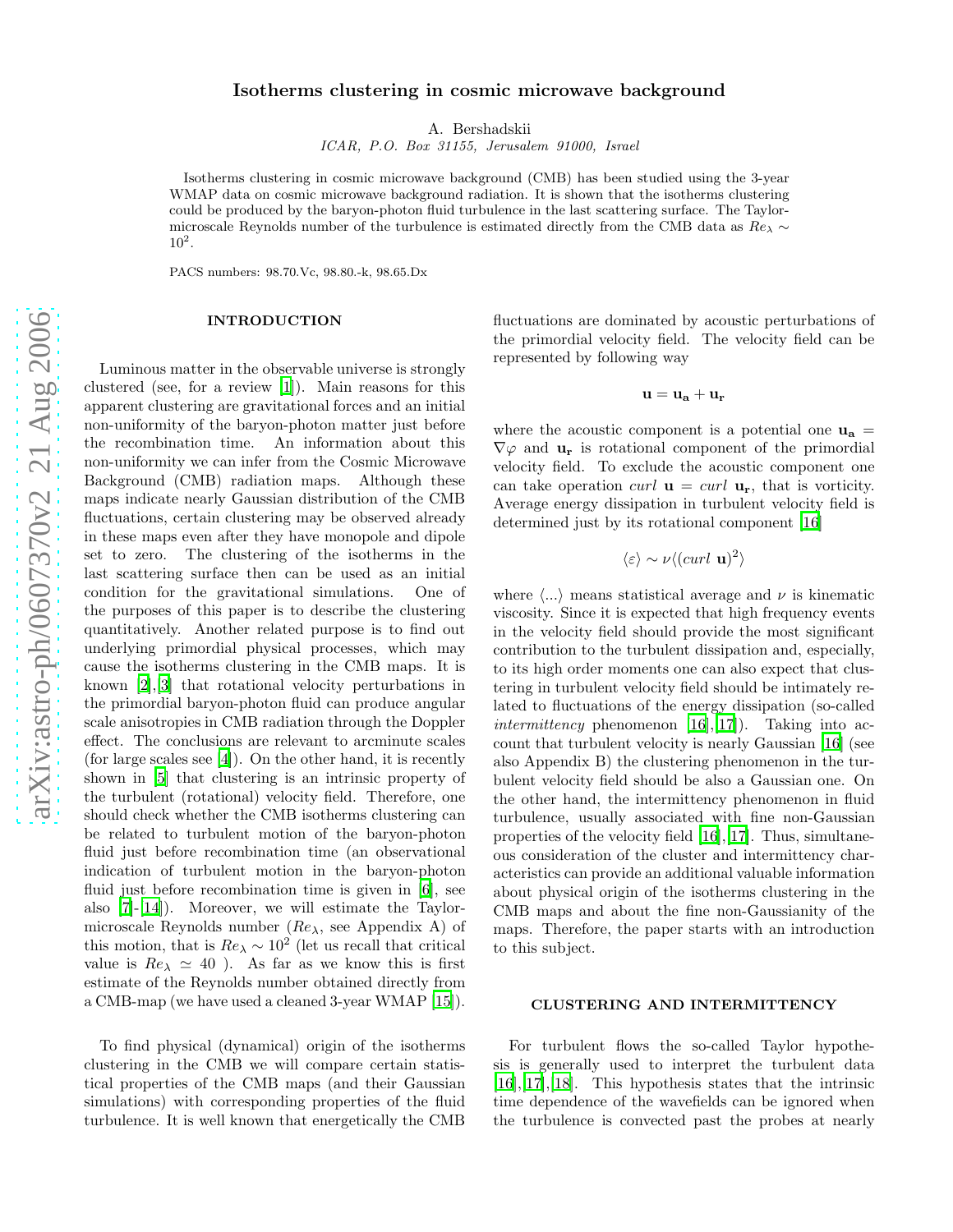

FIG. 1: Standard deviation of the running density fluctuations against  $\tau$  for the velocity fluctuations measured in the wind-tunnel (Fig. 1a) and for their Gaussian spectral simulation (Fig. 1b).



FIG. 2: As in Fig. 1 but for atmospheric surface layer at  $Re_{\lambda} = 19000$  (Fig. 2a) and for its Gaussian spectral simulation (Fig. 2b).

constant speed. With this hypothesis, the temporal dynamics should reflect the spatial one, i.e. the fluctuating velocity field measured by a given probe as a function of time,  $u(t)$  is the same as the velocity  $u(x/\langle u \rangle)$  where  $\langle u \rangle$ is the mean velocity and  $x$  is the distance to a position "upstream" where the velocity is measured at  $t = 0$ .

Let us count the number of 'zero'-crossing points of the signal in a time interval  $\tau$  and consider their running

density  $n_{\tau}$ . Let us denote fluctuations of the running density as  $\delta n_{\tau} = n_{\tau} - \langle n_{\tau} \rangle$ , where the brackets mean the average over long times. We are interested in scaling variation of the standard deviation of the running density fluctuations  $\langle \delta n_\tau^2 \rangle^{1/2}$  with  $\tau$ 

$$
\langle \delta n_\tau^2 \rangle^{1/2} \sim \tau^{-\alpha_n} \tag{1}
$$

For white noise it can be derived analytically [\[19](#page-4-12)],[\[20](#page-4-13)] that  $\alpha_n = 1/2$  (see also [\[5\]](#page-4-4)).

In Figure 1a and 2a we show calculations of the standard deviation for a turbulent velocity signal obtained in the wind-tunnel experiment [\[21\]](#page-4-14) and for a velocity signal obtained in an atmospheric experiment [\[22](#page-4-15)]) respectively. The straight lines are drawn in the figures to indicate scaling (1). One can see two scaling intervals in Fig. 1a. The left scaling interval covers both dissipative and inertial ranges, while the right scaling interval covers scales larger then the integral scale of the flow. While the right scaling interval is rather trivial (with  $\alpha_n = 1/2$ , i.e. without clustering), the scaling in the left interval (with  $\alpha_n < 1/2$ ) indicates clustering of the high frequency fluctuations. The cluster-exponent  $\alpha_n$  decreases with increase of  $Re_\lambda$ , that means increasing of the clustering (as it was expected from qualitative observations).

To describe intermittency the standard deviation of fluctuations of the energy dissipation is used [\[23\]](#page-4-16) (see also a discussion in [\[24](#page-4-17)])

$$
\langle \delta \varepsilon_{\tau}^2 \rangle^{1/2} \sim \tau^{-\alpha_i} \tag{2}
$$

where

$$
\varepsilon_{\tau} = \frac{\int_0^{\tau} \varepsilon(t)dt}{\tau},\tag{3a}
$$

or in the terms of the discrete time series [\[17\]](#page-4-10)

$$
\varepsilon_{\tau} \sim \sum_{j=1}^{\tau} \Delta u_j^2 / \tau \tag{3b}
$$

where  $\Delta u_j = u_{j+1} - u_j$ .

Figure 3 shows an example of the scaling (2) providing the intermittency exponent  $\alpha_i$  for the wind-tunnel data (see [\[23](#page-4-16)] for more details). Events with high concentration of the zero-crossing points in the intermittent turbulent velocity signal provide main contribution to the  $\langle\delta\varepsilon_{\tau}^2\rangle$  due to high concentration of the statistically significant local maximums in these events [\[25](#page-4-18)]. Therefore, one can make use of statistical version of the theorem 'about mean' in order to estimate the standard deviation

$$
\langle \delta \varepsilon_{\tau}^2 \rangle^{1/2} \sim \langle \delta \{ \max : u^2 \}_{\tau}^2 \rangle^{1/2} \langle \delta n_{\tau}^2 \rangle^{1/2} \tag{4}
$$

where  $\{\max : u^2\}_{\tau}$  is maximum of  $u(t)^2$  in interval of length  $\tau$ . Value of  $\langle \delta{\max : u^2} \}^2_{\tau} \rangle^{1/2}$  should grow with  $Re_\lambda$  (due to increasing of  $\langle u^2 \rangle$ ) and, statistically, with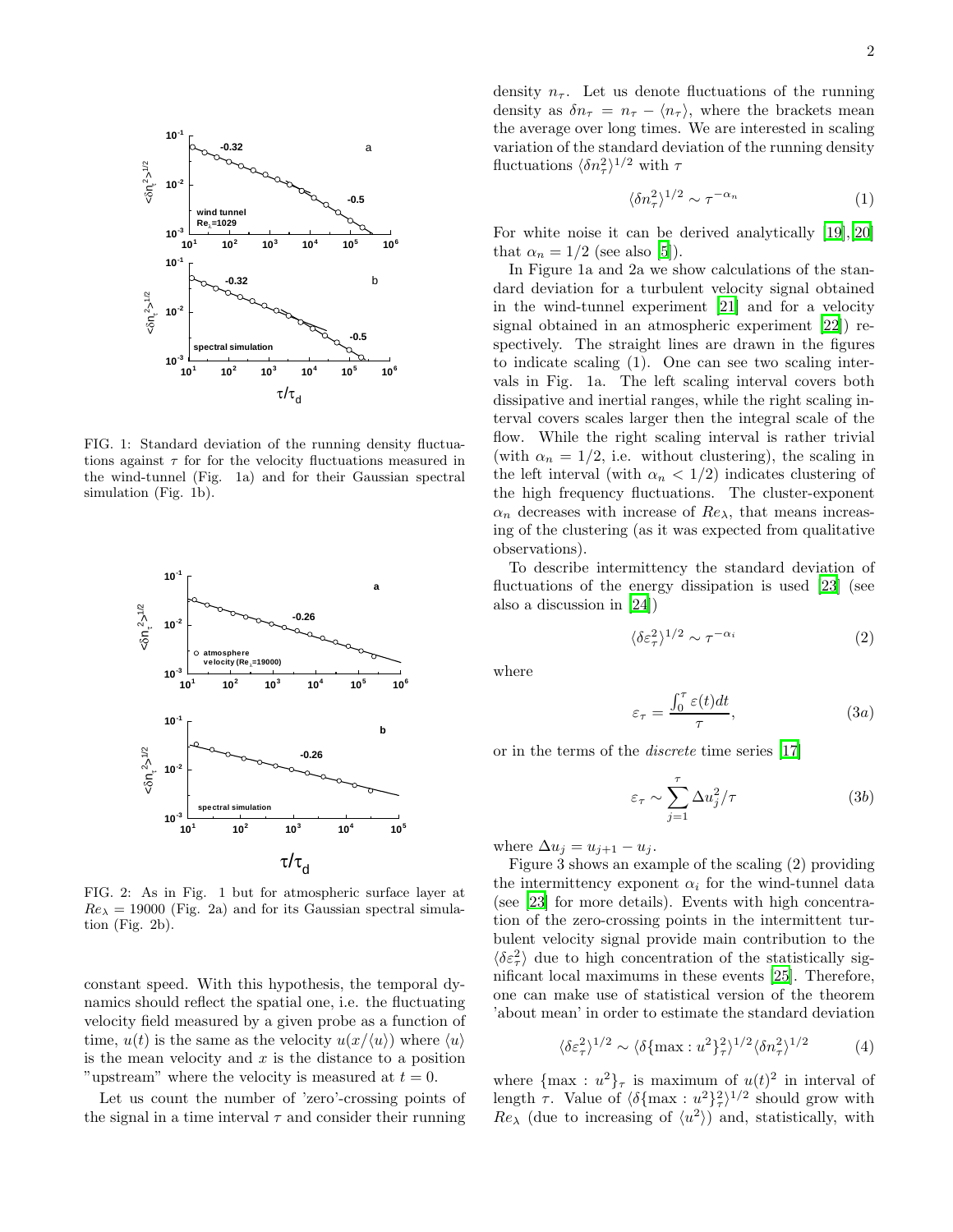

FIG. 3: Intermittency exponent as slope of the straight line for the longitudinal velocity signal obtained in the wind tunnel experiment [\[21\]](#page-4-14) at  $Re_{\lambda} = 1029$ .



FIG. 4: Statistical ('tail') exponent  $\alpha_m \simeq 0.1$  as slope of the straight line for the velocity signal obtained in the wind tunnel experiment [\[21](#page-4-14)] at  $Re_{\lambda} = 1029$ .

the length of interval  $\tau$  (the later growth is expected to be self-similar), i.e.

$$
\langle \delta \{ \max : u^2 \}_\tau^2 \rangle^{1/2} = C(Re_\lambda) \cdot \tau^{\alpha_m} \tag{5}
$$

where constant  $C(Re_{\lambda})$  is a monotonically increasing function of  $Re_{\lambda}$ , and the statistical ('tail') exponent  $\alpha_m \geq 0$  is independent on  $Re_\lambda$ . Fig. 4 shows an example of scaling (5) providing the statistical ('tail') exponent  $\alpha_m \simeq 0.10 \pm 0.01$  for the wind-tunnel data. Substituting (5) into (4) and taking into account (1) and (2) we can infer a relation between the scaling exponents

$$
\alpha_i = \alpha_n - \alpha_m \tag{6}
$$



FIG. 5: The cluster-exponent  $\alpha_n$  (circles) and intermittency exponent  $\alpha_i$  (squares) against  $1/\ln Re_\lambda$  for velocity signals at different values of Reynolds number  $(200 < Re_\lambda < 20000)$ .

Unlike the exponent  $\alpha_m$  the exponent  $\alpha_n$  depends on  $Re_\lambda$ . Therefore, we can learn from (6) that just the clustering of high frequency velocity fluctuations  $(\alpha_n$  in (6)) is responsible for dependence of the intermittency exponent  $\alpha_i$  on the  $Re_\lambda$ .

It is naturally consider the exponent functions through ln  $R_{\lambda}$ :  $\alpha = \alpha(\ln Re_{\lambda})$  [\[5\]](#page-4-4),[\[26\]](#page-5-0),[\[27](#page-5-1)] (see also Appendix A). Following to the general idea of Ref. [\[27](#page-5-1)] (see also [\[5\]](#page-4-4)) let us expend this function for large  $Re_{\lambda}$  in a power series:

$$
\alpha(\ln Re_{\lambda}) = \alpha(\infty) + \frac{a_1}{\ln Re_{\lambda}} + \frac{a_2}{(\ln Re_{\lambda})^2} + \dots \qquad (7)
$$

In Figure 5 we show the calculated values of  $\alpha_n$  (circles) and  $\alpha_i$  (squares) for velocity signals against  $1/\ln Re_\lambda$  for  $200 < Re_{\lambda} < 20000$  (for  $\alpha_i$  we also added four data points taken from the paper [\[23\]](#page-4-16), where the data were obtained in a mixing layer and in an atmospheric surface layer). The straight lines (the best fit) indicate approximation with the two first terms of the power series expansion

$$
\alpha_n(\ln Re_\lambda) \simeq 0.1 + \frac{3/2}{\ln Re_\lambda}, \qquad \alpha_i(\ln Re_\lambda) \simeq \frac{3/2}{\ln Re_\lambda}
$$
 (8)

This means, in particular, that

$$
\lim_{Re_{\lambda} \to \infty} \alpha_n \simeq 0.1, \qquad \lim_{Re_{\lambda} \to \infty} \alpha_i \simeq 0 \tag{9}
$$

The closeness of the constants  $a_1 \approx 3/2$  (the slopes of the straight lines in Fig. 5) in the approximations (8) of the cluster-exponent  $\alpha_n$  and of the intermittency exponent  $\alpha_i$  confirms the relationship (6) with  $\alpha_m \simeq 0.1$  (cf. Figs. 4 and 5).

Thus one can see from Eq. (6) that entire dependence of the intermittency exponent  $\alpha_i$  on  $Re_\lambda$  is determined by dependence of the cluster-exponent  $\alpha_n$  on  $Re_\lambda$ . On the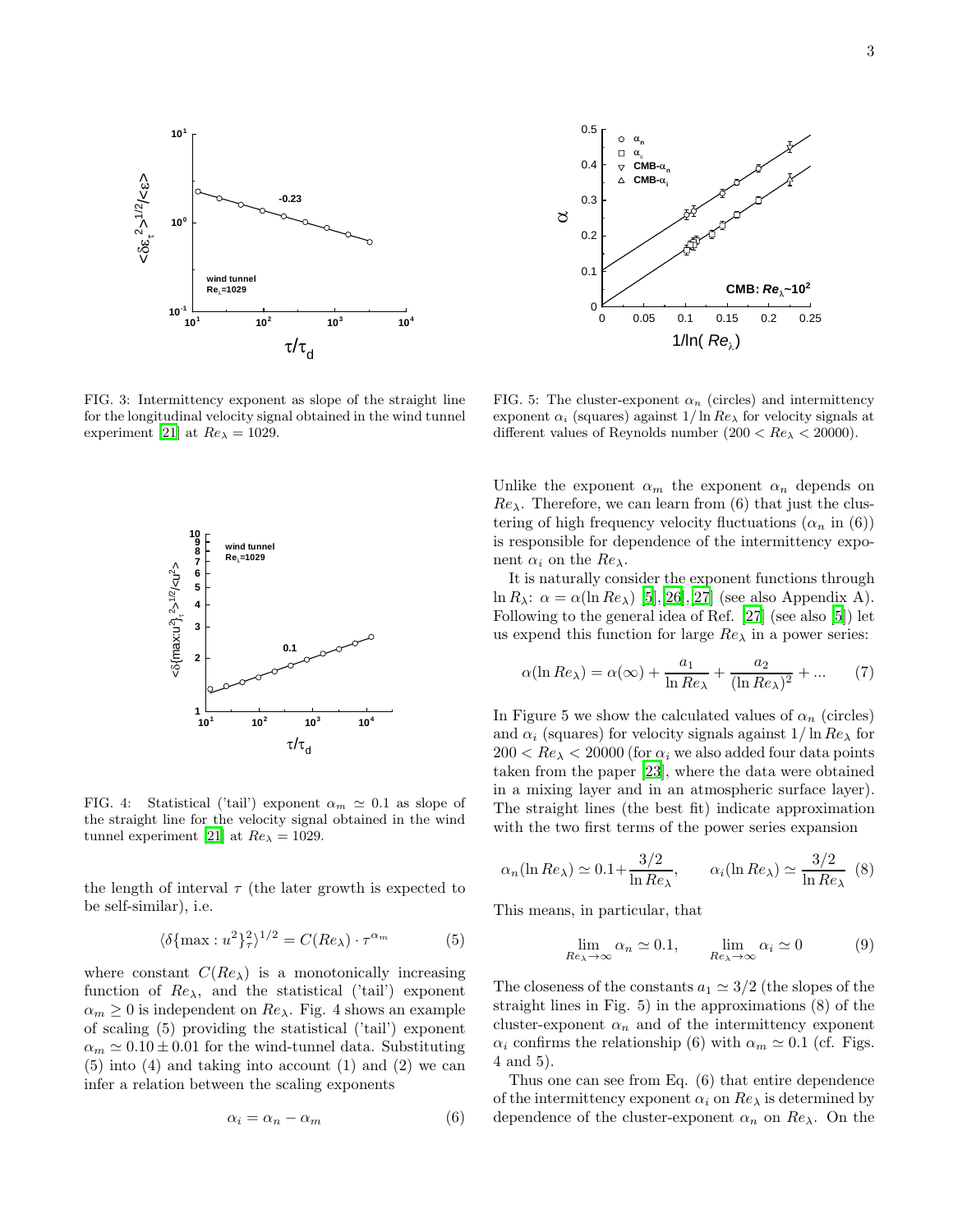other hand, the cluster-exponent itself is uniquely determined by energy spectrum of the velocity signal at suggestion that the velocity field is Gaussian. However, different spectra can produce the same value of the clusterexponent (in particular, the cluster-exponent is invariant to variation of the potential component of the velocity field, that is significant for next section).

We use spectral simulation to illustrate that energy spectrum uniquely determines cluster-exponent for Gaussian-like turbulent signals. In these simulations we generate Gaussian stochastic signal with energy spectrum given as data (the spectral data are taken from the original velocity signals). Figures 1b and 2b show, as examples, results of such simulation for the wind-tunnel velocity data (Fig. 1b) and for the atmospheric surface layer (Fig. 2b). Namely, Figures 1a and 2a show results of calculations for the original velocity signals and Figs. 1b, and 2b show corresponding results obtained for the spectral simulations of the signals. This means, in particular, that in respect to the cluster-exponent the turbulent velocity signals exhibit Gaussian properties. Of course, it is not the case for the intermittency exponent  $\alpha_i$ . Namely,  $\alpha_i \simeq 0.5$  for the Gaussian spectral simulations, independently on the spectral shape.

# CMB CLUSTERING AND INTERMITTENCY

The motion of the scatterers in the last scattering surface imprints a temperature fluctuation,  $\Delta T$ , on the CMB through the Doppler effect [\[2\]](#page-4-1),[\[3\]](#page-4-2)

$$
\frac{\Delta T(\mathbf{n})}{T} \sim \int g(L)\mathbf{n} \cdot \mathbf{v_b}(\mathbf{x}) \ dL
$$

where **n** is the direction (the unit vector) on the sky,  $v<sub>b</sub>$ is the velocity field of the baryons evaluated along the line of sight,  $\mathbf{x} = L\mathbf{n}$ , and g is the so-called visibility. It should be noted that, in a potential flow, fluctuations perpendicular to the line of sight lack a velocity component parallel to the line of sight; consequently, generally there is no Doppler effect for the potential flows. The same is not true for rotational flows, since the waves that run perpendicular to the line of sight have velocities parallel to the line of site [\[28\]](#page-5-2).

Clustering in the turbulent velocity field in the last scattering surface, therefore, can produce clustering of the observed CMB isotherms. Thus (see previous section), the areas of strong clustering of the CMB isotherms can indicate the areas of the strong vorticity activity in last scattering surface. Moreover, using results of previous section we can, calculating corresponding clusterand intermittency exponents for the CMB maps, check whether the turbulent relationship (6) is also valid for the CMB data, with the same value of  $\alpha_m \simeq 0.1$  as for the fluid turbulence. In the case of positive answer we

can then estimate the Taylor-microscale Reynolds number  $Re_\lambda$  for the primordial turbulence in the last scattering surface using Fig. 5.

We used the 3-year WMAP data cleaned from foreground contamination by Tegmark's group [\[15](#page-4-8)] (the original temperature is given in  $\mu K$  units). Let us introduce a gradient measure for the cosmic microwave radiation temperature  $T$  fluctuations that is an analogy of the turbulent energy dissipation measure  $\varepsilon_r$  [\[17\]](#page-4-10),[\[18\]](#page-4-11)

$$
\chi_r = \frac{\int_{v_r} (\nabla T)^2 dv}{v_r} \tag{10}
$$

where  $v_r$  is a subvolume with space-scale r (this is a space analogy of Eqs. (3a,b), see also Introduction:  $\langle \varepsilon \rangle \sim \langle (curl \mathbf{v})^2 \rangle$ .

Then, scaling law

$$
\langle \delta \chi_r^2 \rangle \sim r^{-\alpha_i} \tag{11}
$$

corresponds to the scaling law (2) and the exponent  $\alpha_i$  is the CMB intermittency exponent. Technically, using the cosmic microwave pixel data map, we will calculate the cosmic microwave radiation temperature gradient measure using summation over pixel sets (by random walks method) instead of integration over subvolumes  $v_r$ . The scaling of type (11) (if exists) will be then written as

$$
\langle \delta \chi_s^2 \rangle^{1/2} \sim s^{-\alpha_i} \tag{12}
$$

where the metric scale  $r$  is replaced by number of the pixels, s, characterizing the size of the summation set (the random walk trajectory length). The  $\chi_s$  is a surrogate of the real 3D gradient measure  $\chi_r$ . It is believed that such surrogates can reproduce quantitative scaling properties of the 3D prototypes [\[17](#page-4-10)]. Analogously to the previous section the cluster analysis can be performed

$$
\langle \delta n_s^2 \rangle^{1/2} \sim s^{-\alpha_n} \tag{13}
$$

Figure 6a shows the cluster-scaling (13) for the CMB calculated for the 3-year WMAP map cleaned by Tegmark's group [\[15\]](#page-4-8). The straight line (the best fit) is drawn to indicate the scaling in log-log scales. Figure 6b shows the results of analogous calculations produced for Gaussian spectral simulation of the 3-year WMAP map. As it was expected the Gaussian spectral simulation produces map with the same cluster properties as the original map (cf. previous section).

The intermittency exponent  $\alpha_i$ , on the contrary, takes significantly different values for the original CMB map and for its Gaussian spectral simulation (Figs. (7a,b)). One can see, that for the Gaussian map-simulation  $\alpha_i \simeq$  $0.5 \pm 0.02$  (as it is expected, see previous section), while for the original CMB map  $\alpha_i \simeq 0.36 \pm 0.02$  in agreement with the fluid turbulence case (Eq. (6) and Fig. 5). Then, using Fig. 5 we can estimate the Taylormicroscale Reynolds number of the primordial turbulence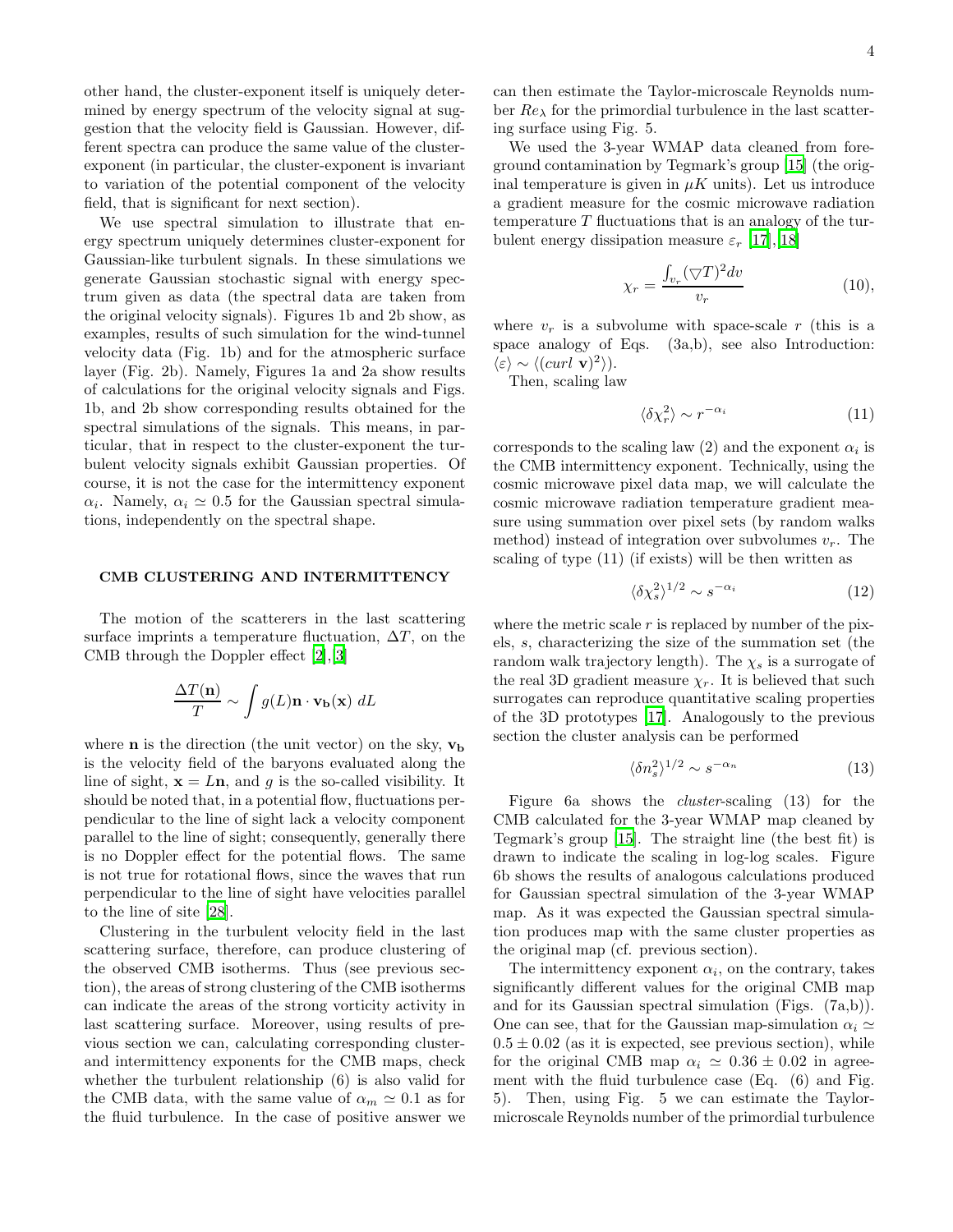

FIG. 6: As in Figs. 1,2 but for the CMB fluctuations in the 3 year WMAP (Fig. 6a) and for the corresponding Gaussian spectral simulation map (Fig. 6b).



FIG. 7: As in Fig. 3 but for the CMB fluctuations in the 3 year WMAP (Fig. 7a) and for the corresponding Gaussian spectral simulation map (Fig. 7b).

in the last scattering surface (with logarithmic accuracy)  $Re_\lambda \sim 10^2$ .

It should be noted, that critical value (for transition from laminar to turbulent motion) is  $Re_\lambda \simeq 40$ [\[5\]](#page-4-4). Therefore, one can conclude that motion of the baryon-photon fluid at the recombination time is rather close to the critical state. This can be considered as an indication that the recombination process itself might be a source of the turbulence, which modulates the CMB. Indeed, the strong photon viscosity is known as

the main reason for presumably laminar motion of the baryon-photon fluid just before recombination time. Therefore, if the recombination starts from appearance of the small localized transparent spots, then activity related to these spots can result in turbulent motion of the entire bulk of the baryon-photon fluid at the recombination time.

I thank K.R. Sreenivasan for inspiring cooperation. I also thank D. Donzis, C.H. Gibson and participants of the workshop "Nonlinear cosmology: turbulence and fields" for discussions.

- <span id="page-4-0"></span>[1] F. Sylos Labini, M. Montuori and L. Pietronero, Phys. Rep., 293 61 (1998)
- <span id="page-4-1"></span>[2] K. Subramanian and J.D. Barrow. Phys. Rev. D, 58, 083502 (1998).
- <span id="page-4-2"></span>[3] R. Durrer, T. Kahniashvili, and A. Yates, Phys. Rev. D, 58, 123004 (1998).
- <span id="page-4-3"></span>[4] T.R. Jaffe, A.J. Banday, H.K. Eriksen, K.M. Gorski, F.K. Hansen, ApJ, 629, L1 (2005).
- <span id="page-4-4"></span>[5] K.R. Sreenivasan and A. Bershadskii, J. Fluid Mech., 54 477 (2006).
- <span id="page-4-5"></span>[6] A. Bershadskii and K.R. Sreenivasan, Phys. Lett. A, 299, 149 (2002).
- <span id="page-4-6"></span>[7] C.H. Gibson, Appl., Scien. Res., 72, 161, (2004).
- [8] A. Brandenburg, Astrophys. J., 550, 824 (2001).
- [9] E. Vishniac and J. Cho, Astrophys. J., 550, 752 (2001).
- [10] A. Dolgov and D. Grasso, Phys. Rev. Lett., 88, 011301 (2002).
- [11] N. Kleeorin, D. Moss, I. Rogachevskii, and D. Sokoloff, A&A, 400, 9 (2003).
- [12] E. Vishniac, A. Lazarian, and J. Cho, Lect. Notes Phys. 614, 376 (2003).
- [13] K. Subramanian, A. Shukurov, and N.E.L Haugen, MN-RAS 366, 1437 (2005).
- <span id="page-4-7"></span>[14] T. Kahniashvili, [astro-ph/0605440](http://arxiv.org/abs/astro-ph/0605440) (2006).
- <span id="page-4-8"></span>[15] M. Tegmark, A. de Oliveira-Costa, A. Hamilton, Phys. Rev. D, 68, 123523 (2003) [\(http://space.mit.edu/home/tegmark/wmap.html\)](http://space.mit.edu/home/tegmark/wmap.html).
- <span id="page-4-9"></span>[16] Monin A. S. and Yaglom A.M., 1975 Statistical Fluid Mechanics: Mechanics of Turbulence, V. 2 (The MIT Press, Cambridge).
- <span id="page-4-10"></span>[17] K.R. Sreenivasan and R.A. Antonia, Annu. Rev. Fluid Mech, 29, 435 (1997).
- <span id="page-4-11"></span>[18] A. Bershadskii, Phys. Rev. Lett., 90, 041101 (2003).
- <span id="page-4-12"></span>[19] G. Molchan, private communication.
- <span id="page-4-13"></span>[20] M.R. Leadbetter and J.D. Gryer, Bull. Amer. Math. Soc. 71, 561 (1965).
- <span id="page-4-14"></span>[21] B.R. Pearson, P.-A. Krogstad and W. van de Water, Phys. Fluids, 14, 1288 (2002).
- <span id="page-4-15"></span>[22] K.R. Sreenivasan and B. Dhruva, Prog. Theor. Phys. Suppl., 130, 103 (1998).
- <span id="page-4-16"></span>[23] A. Praskovsky and S. Oncley, Fluid Dyn. Res. 21, 331 (1997).
- <span id="page-4-17"></span>[24] V.S. L'vov and I. Procaccia, Phys. Rev. Lett., **74**, 2690 (1995).
- <span id="page-4-18"></span>[25] A. Bershadskii and A. Tsinober, Phys. Lett. A, 165, 37 (1992).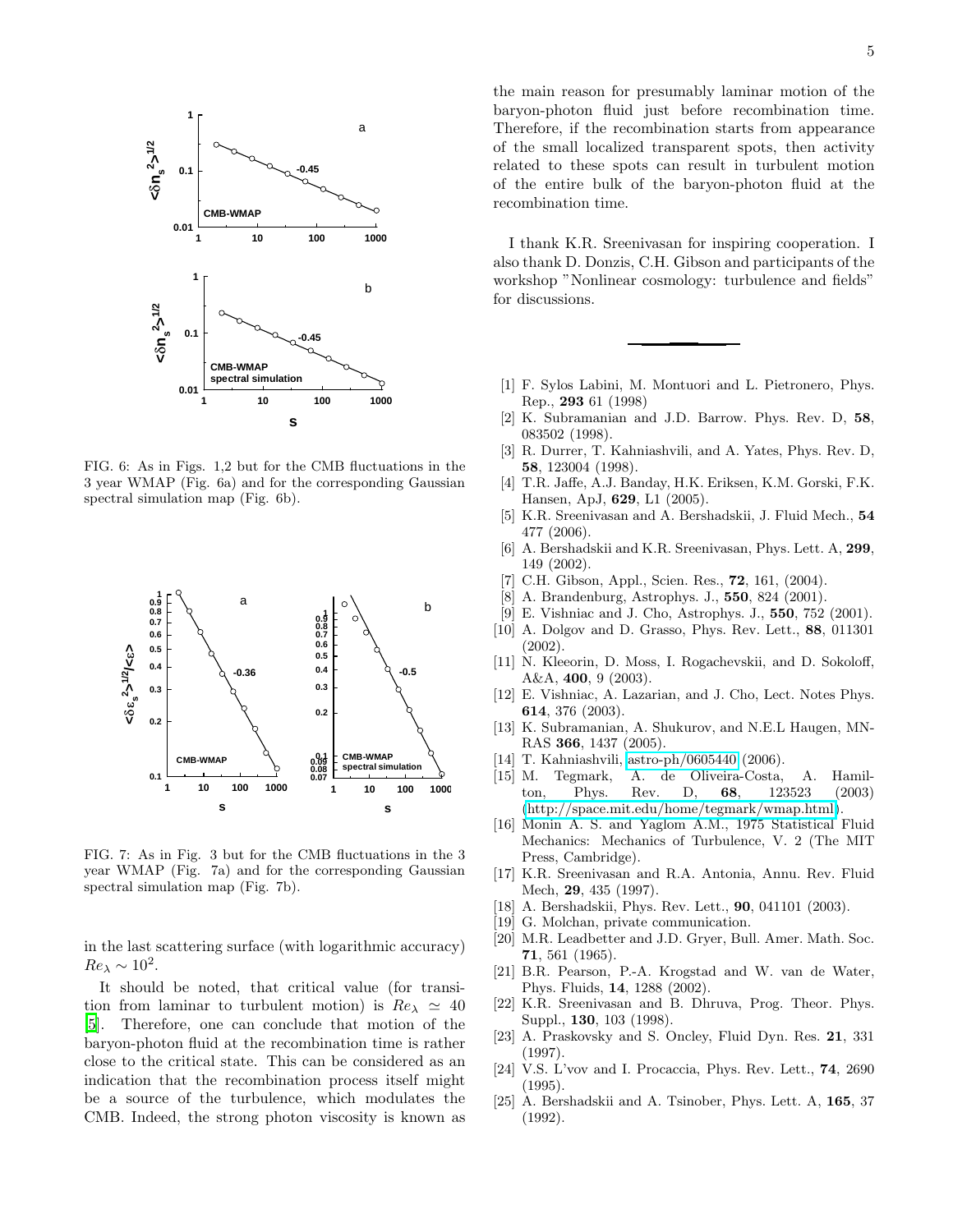

FIG. 8: The vortex ring and its velocity.

- <span id="page-5-0"></span>[26] B. Castaing, Y. Gagne and E.J. Hopfinger, Physica D, 46, 177 (1990).
- <span id="page-5-1"></span>[27] G.I. Barenblatt and N. Goldenfeld, Phys. Fluids 7, 3078 (1995).
- <span id="page-5-2"></span>[28] J.P. Ostriker and E.T. Vishniac, Astrophys. J, 306, L51 (1986).
- <span id="page-5-3"></span>[29] G.K. Batchelor, An Introduction to Fluid Dynamics (Cambridge University Press, Cambridge, 1970).
- <span id="page-5-4"></span>[30] D. Donzis, private communication.

### Appendix A

Thin vortex tubes (or filaments) are the most prominent hydrodynamical elements of turbulent flows [\[29\]](#page-5-3). The filaments are unstable in 3-dimensional space. In particular, a straight line-vortex can readily develop a kink propagating along the filament with a constant speed. To estimate the velocity of propagation of such a kink let us first recall the properties of a ring vortex [\[29\]](#page-5-3). Its speed v is related to its diameter  $\lambda$  and strength  $\Gamma$ through

$$
v = \frac{\Gamma}{2\pi\lambda} \ln\left(\frac{\lambda}{2\eta}\right),\tag{A.1}
$$

where  $\eta$  is the radius of the core of the ring and  $\lambda/2\eta \gg 1$ (see figure 8).

If, for instance, a straight line-vortex develops a kink with a radius of curvature  $\lambda/2$ , then self-induction generates a velocity perpendicular to the plane of the kink. This velocity can be also calculated using (A.1). One can guess that in a turbulent environment, the most unstable mode of a vortex tube with a thin core of length  $L$  (integral scale) and radius  $\eta$  (Kolmogorov or viscous scale), will be of the order  $\lambda$ : Taylor-microscale [\[16](#page-4-9)]. Then, the characteristic scale of velocity of the mode with the space scale  $\lambda$  can be estimated with help of equation (A.1). Noting that the Taylor-microscale Reynolds number is defined as [\[16](#page-4-9)]

$$
Re_{\lambda} = \frac{v_0 \lambda}{\nu},\tag{A.2}
$$

where  $v_0$  is the root-mean-square value of a component of velocity. It is clear that the velocity that is more relevant (at least for the processes related to the vortex instabilities) for the space scale  $\lambda$  is not  $v_0$  but v given by (A.1). Therefore, corresponding effective Reynolds number should be obtained by the renormalization of the characteristic velocity in (A.2) [\[5\]](#page-4-4), as

$$
Re_{\lambda}^{eff} = \frac{v\lambda}{\nu} \sim \frac{\Gamma}{2\pi\nu} \ln\left(\frac{\lambda}{2\eta}\right). \tag{A.3}
$$

It can be readily shown from the definition that

$$
\frac{\lambda}{\eta} = const \ Re_{\lambda}^{1/2} \tag{A.4}
$$

where  $const = 15^{1/4} \simeq 2$ . Hence

$$
Re_{\lambda}^{eff} \sim \frac{\Gamma}{4\pi\nu} \ln(Re_{\lambda})
$$
 (A.5)

The strength  $\Gamma$  can be estimated as

$$
\Gamma \sim 2\pi v_{\eta} \eta \tag{A.6}
$$

where  $v_n = \nu/\eta$  is the velocity scale for the Kolmogorov (or viscous) space scale  $\eta$  [\[16](#page-4-9)]. Substituting (A.6) into (A.5) we obtain

$$
Re_{\lambda}^{eff} \sim \ln(Re_{\lambda}). \tag{A.7}
$$

Thus, for turbulence processes determined by the vortex instabilities the relevant dimensionless characteristic is ln( $Re_\lambda$ ) rather than  $Re_\lambda$  (cf Eq. (7) and Fig. 5).

### Appendix B

In this Appendix we will show that modulation of the CMB by the primordial turbulence at the last scattering surface can exhibit Gaussian properties much more strong than those of the 'normal' fluid turbulence, while preserving the turbulence properties intact.

We always observe the CMB photons emitted from the 'boundary' (the last scattering surface). Therefore, definition of the 'boundary conditions' for the dynamic universe is crucial in the case of the CMB radiation. Naturally this is a very non-trivial task to define boundary conditions for the universe (horizon). In the numerical simulations of the homogeneous turbulence dynamics the periodic boundary conditions are often used. The periodic boundary conditions seem to be also a natural suggestion for the universe.

When one considers modulation of the CMB radiation by the Doppler effect only the relative difference in velocity between the observer and the source, separated by a distance r along the line of sight:  $\Delta u_r = u(x+r) - u(x)$ , needs to be considered. Let us consider the moments of the velocity difference:

$$
S_p(r) = \langle [u(x) - u(x+r)]^p \rangle \tag{B.1}
$$